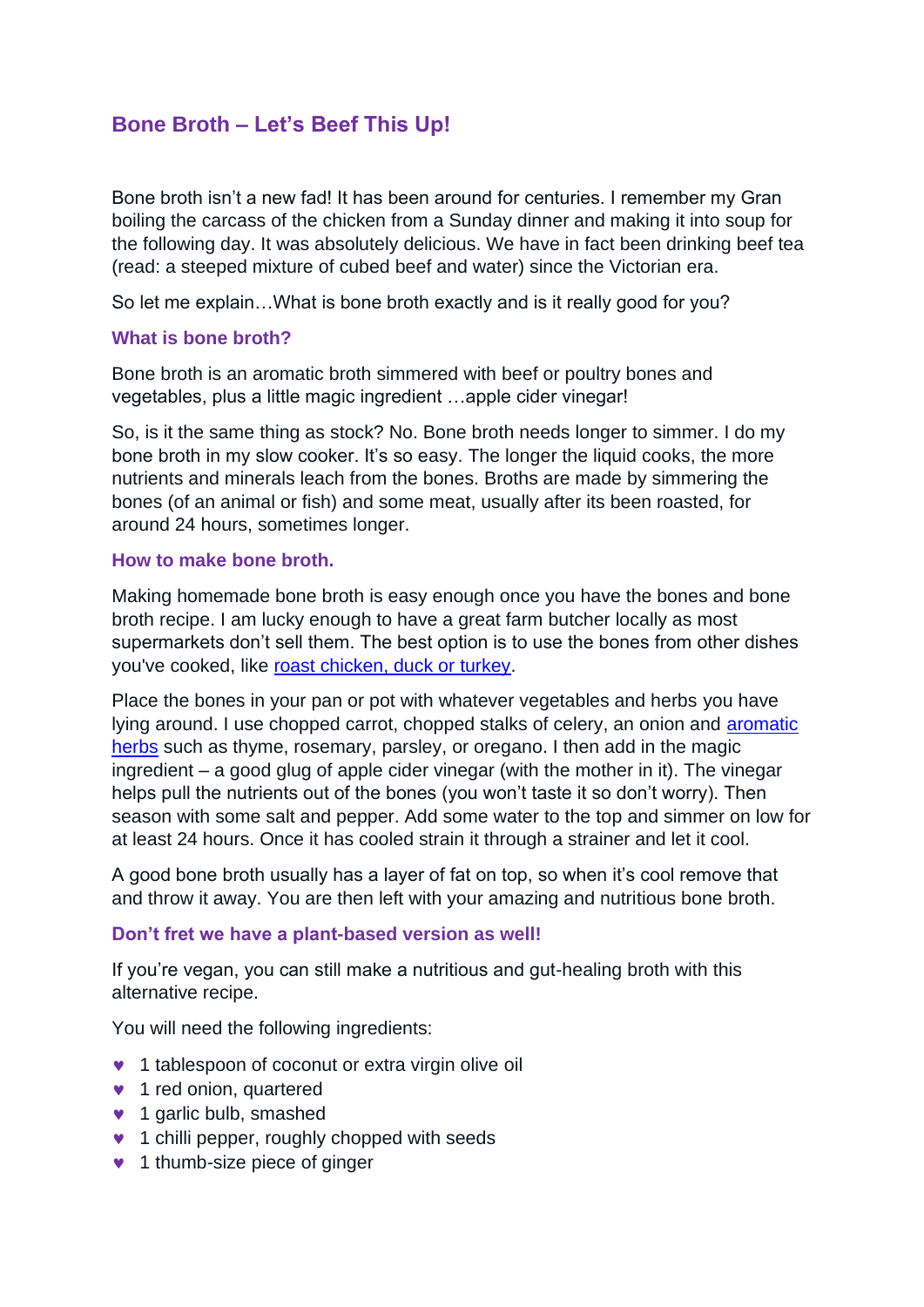- **v** 1 cup of greens kale or spinach
- $\bullet$  3 to 4 cups of chopped vegetables and peelings  $-1$  use cabbage, leeks, celery, carrots and fresh mushrooms
- ½ cup dried Shiitake mushrooms
- **30g dried wakame seaweed**
- **v** 1 tablespoon of peppercorns
- ◆ 2 tablespoons turmeric
- 1 tablespoon coconut aminos these can be very salty so taste before adding any additional salt
- **v** 1 bunch of fresh coriander
- **v** 1oz nutritional yeast flakes for extra flavour and vitamins

Add everything into a large pan and bring to the boil, then simmer for about an hour. Once everything has been cooked down, strain the liquid into a large bowl. You can either have this straight away with some fresh herbs, or you can freeze and use when required.

## **How to use bone broth or vegan broth.**

Now you have made your bone broth, you may be wondering what you can do with it.

If the idea of drinking it out of your favourite mug feels a little odd, don't worry. There are plenty of other ways to eat, drink, and use it.

- Use it when you are cooking grains. When cooking your favourite grain, such [as quinoa or couscous,](https://www.shape.com/healthy-eating/meal-ideas/10-ancient-grains-switch-your-healthy-carbs) use bone broth instead of water for added flavour and extra health benefits
- Freeze for later use. Pour bone broth into ice cube trays and freeze. You'll have individually portioned broth at the ready.
- Make soup. This is a great way to use bone broth. You can use the broth as a base for any soup.
- When making a stew, chilli, Bolognese or gravy you can either pop a few frozen cubes in to add some additional nutrients and flavour or use the bone broth you have made as the base.

## **Where to buy bone broth.**

If you don't feel like putting in all that effort to make your own bone broth, and I don't blame you, you can also buy it ready-made! There are more and more shops now offering up ready-made bone broth.

Keep an eye out for these bone broth brands:

- Best of The Bone 100% Australian Beef Bone concentrate (Buy It, [amazon.co.co.uk](https://www.amazon.com/stores/node/17139529011/ref=as_li_ss_tl?ie=UTF8&linkCode=ll2&tag=mshpfoodbonebrothbenefitschandersonlmazzosept19-20&linkId=d8f5c58b71ab82e81a764b86e7a54a0b&language=en_US)
- Osius Bone Broth (Buy It, [amazon.co.uk\)](https://www.amazon.com/stores/node/15806082011/ref=as_li_ss_tl?ie=UTF8&linkCode=ll2&tag=mshpfoodbonebrothbenefitschandersonlmazzosept19-20&linkId=4764478e41356547123862e5c827b309&language=en_US)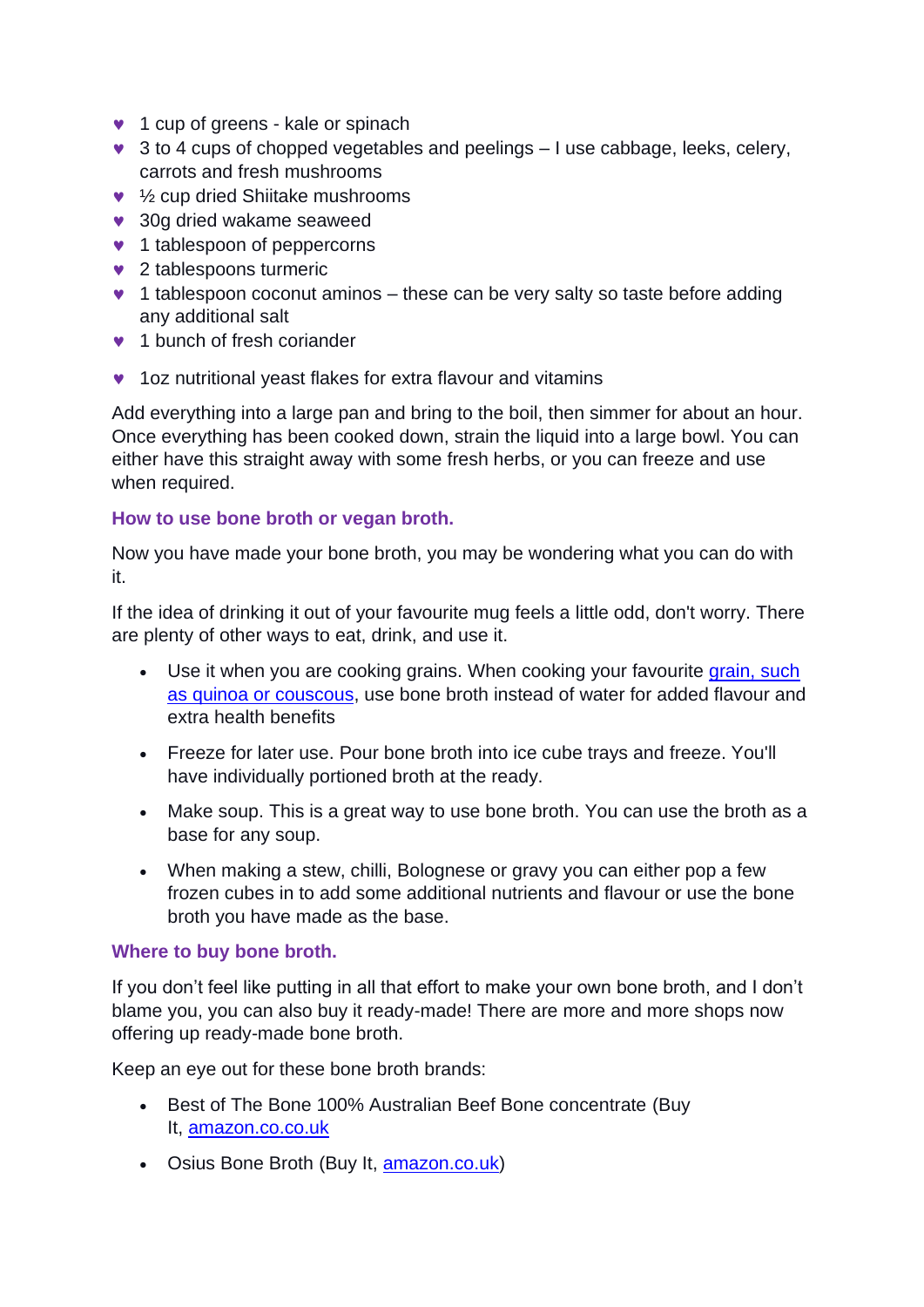- Kettle & Fire Bone Broth (Buy It, [amazon.co.uk\)](https://www.amazon.com/stores/node/16069688011/ref=as_li_ss_tl?ie=UTF8&linkCode=ll2&tag=mshpfoodbonebrothbenefitschandersonlmazzosept19-20&linkId=c92c3d31b1adb7cdb84418fe1c4db31b&language=en_US)
- Daylesford Bone Broth (Ocado and direct from [www.daylesford.com\)](http://www.daylesford,com/)
- Nicola Charnock (Buy It, [cforganicwellness.com\)](http://www.anrdoezrs.net/links/9104907/type/dlg/sid/MSHPFOODBoneBrothBenefitsCHAndersonLMazzoSept19/https:/thrivemarket.com/search/results?filter%5Bsearch%5D=bone%20broth&filter%5Bmanufacturer%5D=677)

## **Eight amazing things that bone broth does for your body.**

Bone broth offers an amazing list of body-boosting benefits. For one, it's a great source of protein (about 6 grams per cup) and also contains minerals like calcium, phosphorous (good for bones and teeth), and potassium, which helps move nutrients into and waste out of cells. That's not all.

Here are some more benefits of bone broth:

**1. Heals and seals your gut.** A mug of bone broth a day can help with [leaky gut](https://www.shape.com/lifestyle/mind-and-body/everything-you-need-know-about-leaky-gut-syndrome)  [syndrome,](https://www.shape.com/lifestyle/mind-and-body/everything-you-need-know-about-leaky-gut-syndrome) but it's also good for protecting non-leaky guts. The gelatine in the bones typically used for making broth (such as knuckles, feet, and other joints) is said to help seal up holes in intestines (people who have leaky gut syndrome have a porous intestinal lining). This can help ease chronic diarrhoea, constipation, and even some food intolerances. Not to mention, it goes down easy; that's why dietitians recommend [broth as one of the best hangover foods](https://www.shape.com/healthy-eating/diet-tips/best-hangover-foods) or for patients with food sensitivities.

**2. Protects your joints.** Taking glucosamine supplements has long been used as a first line of treatment for people with joint pain, but it turns out that bone broth has glucosamine too. Unlike pills, the broth offers other nutritional and health benefits that can help reduce pain. Chondroitin sulphate, which is found in the cartilage that protects joints, for example, has been shown to help prevent osteoarthritis.

**3. Keeps your collagen strong.** The real benefit of bone broth is the low-and-slow cooking process, which breaks down the bones and connective tissues of the meat. As you sip the broth, you take in collagen (a building block of cells found everywhere from your skin and bones to your brain) and gelatine (a form of collagen that aids digestion) both of which are incredibly healing. Experts are torn on whether you can gain the skin-firming, joint-strengthening benefits of collagen by ingesting it, but studies have shown an improvement in skin's elasticity and fine lines from collagen supplements

**4. Helps you sleep better.** [Research](https://www.ncbi.nlm.nih.gov/pmc/articles/PMC3328957/) has shown that glycine, found in bone broth, may help improve sleep and ward off fatigue.

**5. Supports a healthy immune system.** Because of bone broths high concentration of minerals, it is similar to a "superfood" that can strengthen your immune system.

**6. Increases bone strength.** The phosphorus, magnesium, and calcium in the bones seep out into the broth, leaving you to absorb all those [essential nutrients for](https://www.shape.com/healthy-eating/diet-tips/best-healthy-foods-strong-bones)  [your own healthy bones.](https://www.shape.com/healthy-eating/diet-tips/best-healthy-foods-strong-bones)

**7. Adds protein to your diet**. We're not suggesting an entire bone broth diet. It cannot (and should not) be your only means for getting essential nutrients like amino acids. However, if you don't regularly eat meat, it can help supply amino acids from